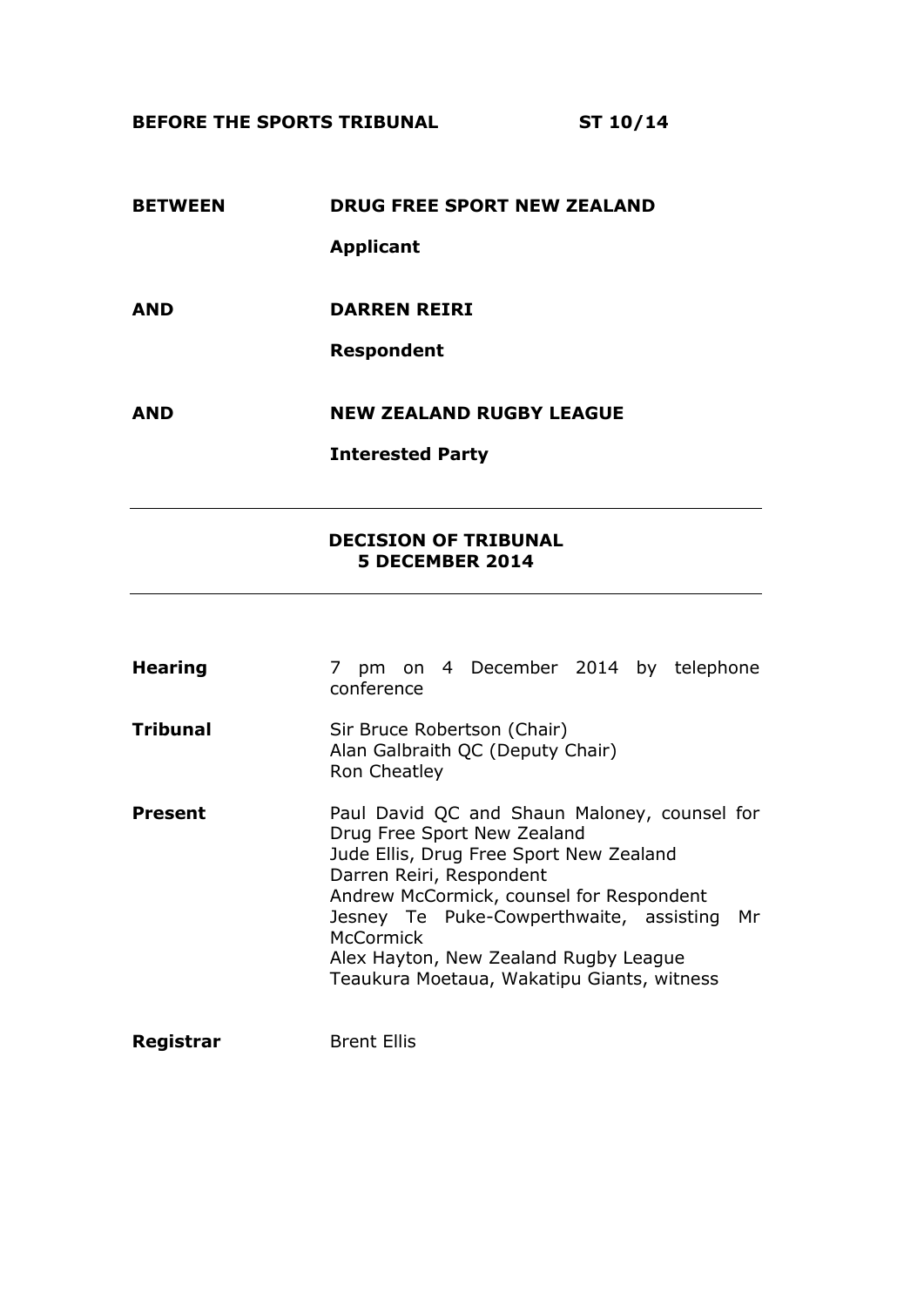## **Proceedings**

- 1. On 6 October 2014, Drug Free Sport New Zealand (DFS) filed an Application for Anti-Doping Rule Violation Proceedings against a New Zealand Rugby League (NZRL) member Darren Reiri, which was served on 10 October.
- 2. The operative part of the allegation was:

*DFSNZ alleges that the Respondent ordered packages of a prohibited substance Anastrozole over the internet. The packages were dispatched to him but intercepted by Customs, who referred the interception to Medsafe. When interviewed, the Respondent admitted what he had done. DFSNZ alleges that:*

*(a) In about May 2013, the Respondent was in possession of a substance, Anastrozole, which was prohibited at all times in and out of competition under S4.1 of the Prohibited List 2013, in breach of SADR 3.6.*

*(b) Alternatively, in about May 2013, the Respondent attempted to use a prohibited substance, Anastrozole, which is prohibited at all times in and out of competition under s4.1 of the Prohibited List 2013, in breach of SDAR 3.2.*

*(c) In about June/July 2013, the Respondent was in possession of a substance, Anastrozole, which was prohibited at all times in and out of competition under S4.1 of the Prohibited List 2013, in breach of SADR 3.6.*

*(d) Alternatively, in about July 2013, the Respondent attempted to use a prohibited substance, Anastrozole, which was prohibited as all times in and out of competition*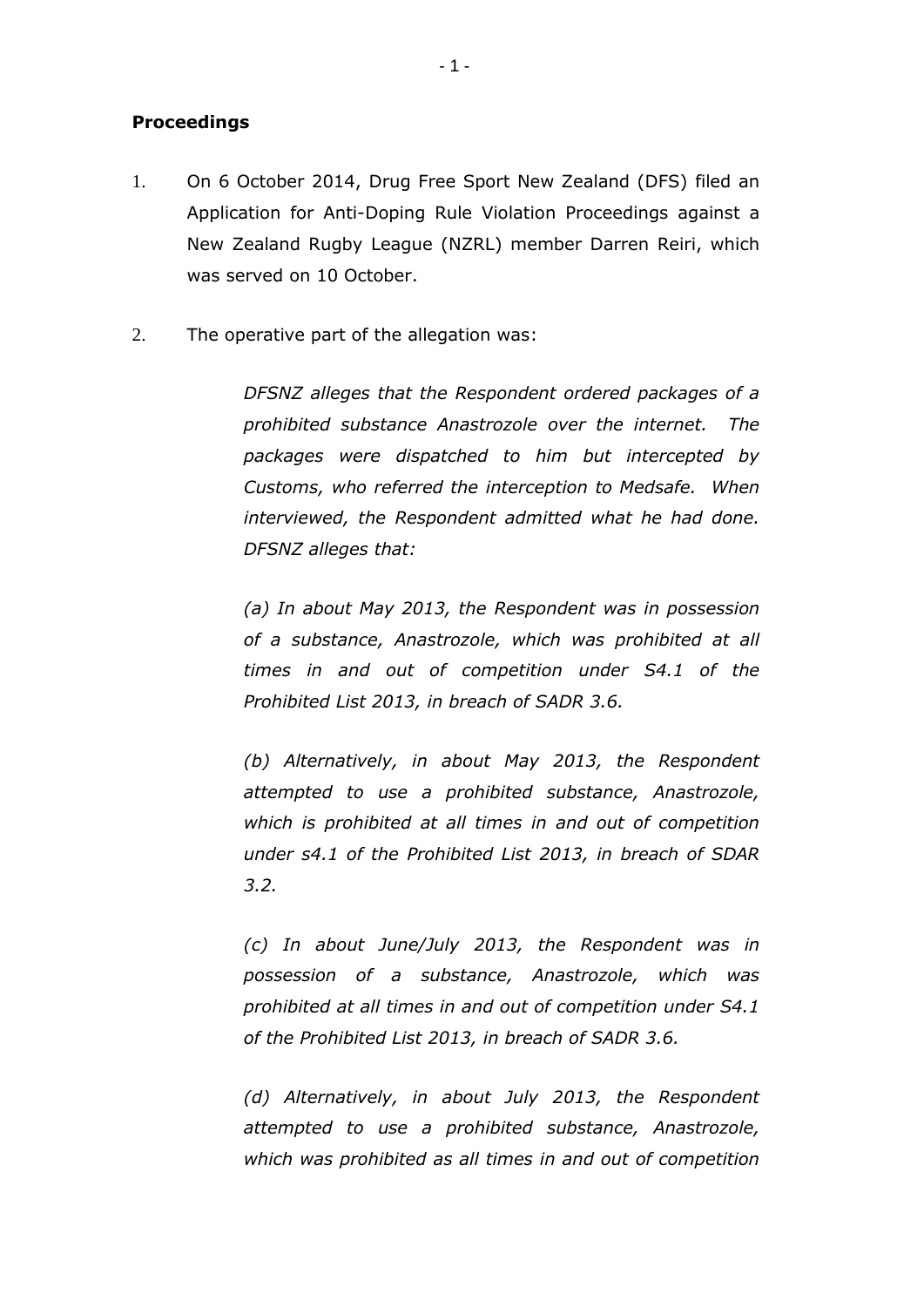*under S4.1 of the Prohibited List 2013 in breach of SADR 3.2.*

- 3. Mr. Reiri was initially reticent in his response. A provisional suspension order was made on 29 October and thereafter Mr Reiri had legal representation.
- 4. He has now admitted two breaches of Rule 3.6 of the Sports Anti-Doping Rules 2013 (SADR) in respect of his actions. This is agreed to be on the basis that Mr Reiri ordered the substances intending to use them. It was common ground that the two violations were to be treated as one violation under SADR 14.7.4
- 5. Under SADR 14.2, the sanction is a period of ineligibility (suspension) of 2 years unless SADR 14.4 can be invoked.
- 6. The onus is on Mr Reiri to establish how the substance came into his possession and that there was the absence of any intention to enhance his sport performance. If those thresholds are met the Tribunal must assess the degree of fault involved.

## **Evidence of Darren Reiri**

7. Mr Reiri's brief of evidence included the following:

*In the 2012 and 2013 seasons I did not play… [rugby league]…often at all as my employment and family commitments were my priorities. I might have played one or two games each season when these commitments allowed.*

*In those years as I was playing less, I found myself spending more time in the gym just to keep fit. I have always prided myself on my fitness so it was natural for me to want to keep fit though I was not playing very often. I*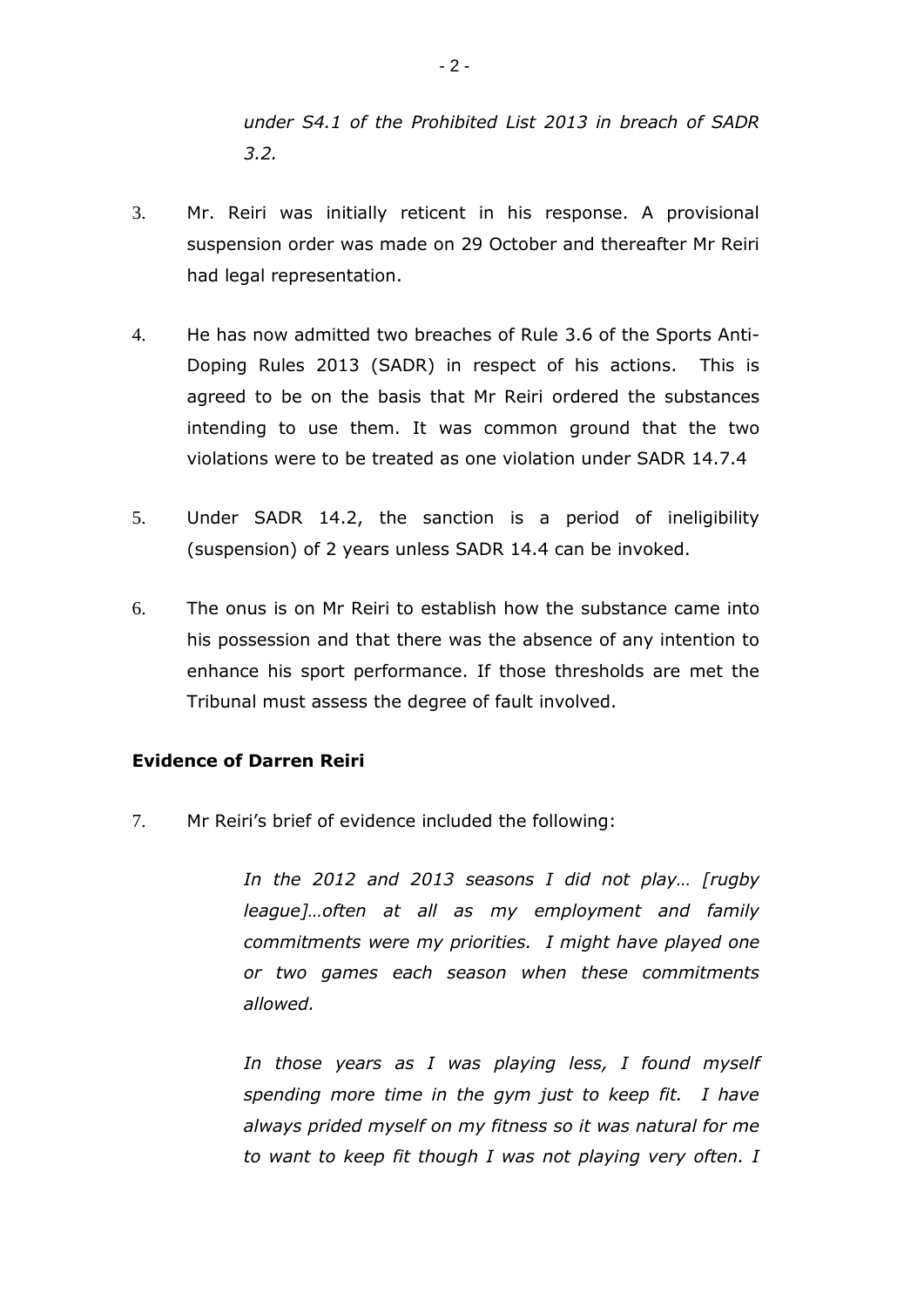*would often train with a friend, mainly to have someone to work out with.*

*I decided I would like to get bigger and more muscular so I started taking protein supplements, such as I could buy from health or sports shops or the supermarket. This worked to a point and I was happy with the results I was getting in terms of my strength and appearance.*

*At one stage early in 2013, a friend told me of a product he was using with his gym training. He said it helped him get bigger, stronger and become more muscular.*

*My friend gave me details of the supplier's website which happened to be in India. I cannot recall the website's exact address.*

*I decided to try it out and ordered a packet of the tablets for NZ\$165.00 in April or May 2013. The package never arrived so I thought it must have gone missing. I then received a letter from New Zealand Customs telling me that the package had been intercepted.*

*I did not do anything about this and simply waited a few months and then decided to contact the supplier and asked for another package to be sent, given that I did not receive the first one. That package didn't arrive either, so I gave up. I was then contacted by Mr Jones on behalf of Drug Free Sport New Zealand in late November and then I met with him when he came to Queenstown on 6 December.* 

*These are the only two occasions I have ever purchased a supplement other than protein powders in the way I have described. I did not know much about the supplement other than it was to be taken once each week. I did not*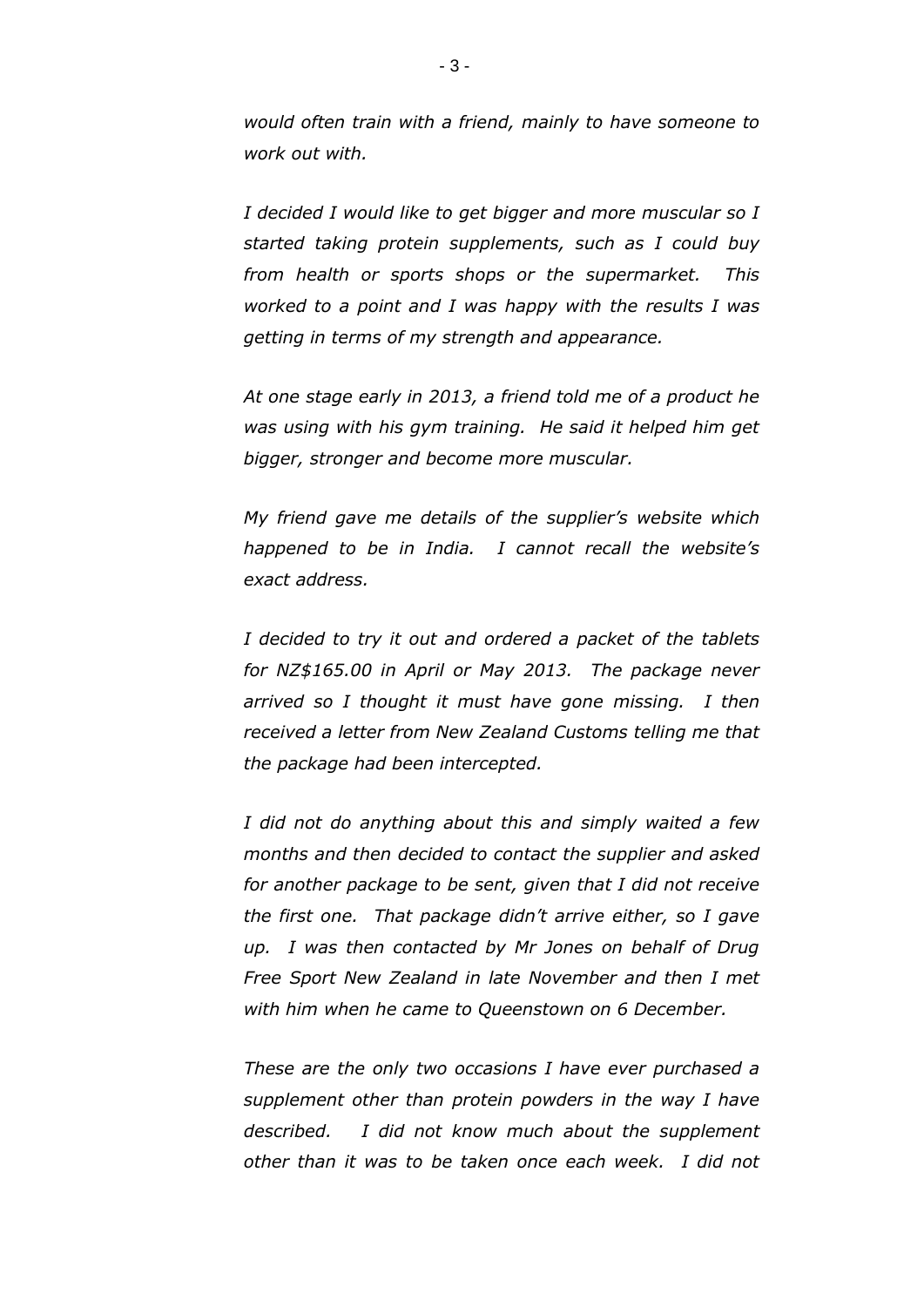*know the chemical make-up of the substance and I certainly did not think of checking the WADA prohibited substances list as I did not think anyone would be interested in me given I was simply trying to get bigger and stronger in the gym.*

*While I knew the substance was supposed to enhance athletic performance, I reiterate that I bought the substance to use in the gym, not to become a better rugby league player. My rugby league career is practically finished given my age, and in any event I only played rugby league for social contact in Queenstown in the first place.* 

*My sole aim in ordering the supplement was to use it for cosmetic purposes. I wanted to get bigger and stronger. I did not give a second thought to whether any improvements I could make in the gym would benefit my rugby league abilities.*

*When I moved to Christchurch I did not intend to play at any sort of serious level next season. The Christchurch club competition is far superior and more serious than that in Southland and for me at age 35, I would not expect to play for a premier level club team in Christchurch anyway. If I was going to play, I would only be able to play at social team level.*

### **Issues and submissions**

8. The critical issues are advanced by Mr Reiri in his counsel's submission as:

> *Mr Reiri is 35 years of age. He has a partner and two children aged 1 and 3. Born and raised in Southland, Mr*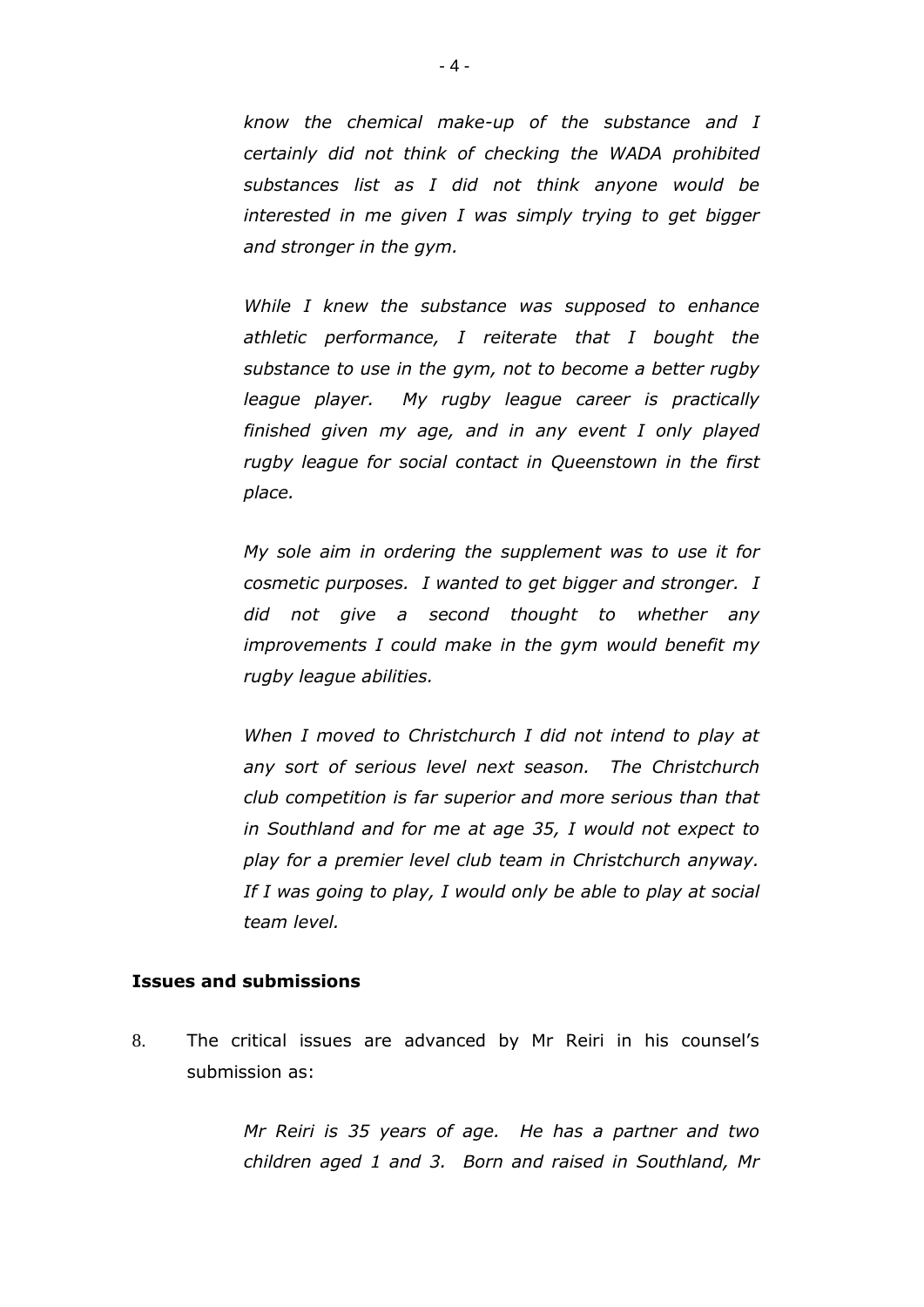*Reiri relocated to Australia as a child and then returned to Queenstown in his early twenties, where he lived for 12 years before relocating to Christchurch this year for employment purposes.* 

*While living in Sydney, Mr Reiri developed a passion for rugby league as his main winter sport. Although not rising to any significant level of achievement, Mr Reiri remained a keen and passionate player at the levels at which he did participate. On his relocation to Queenstown, Mr Reiri joined the local rugby league club that played in the Southland Rugby League Competition.* 

*Rugby league is not a major sport in Southland or Otago so the standard of the club competition is not high. Players participate for a variety of reasons, most notably socially based as is the case with Mr Reiri.* 

*In the 2012 and 2013 seasons, Mr Reiri did not play very often at all due to his burgeoning employment and family commitments. He estimates that he may have played one or two games each season when those commitments permitted. He did not play at all this season.*

*As a consequence of his lessening rugby league activities, Mr Reiri found himself spending more time training in a local gym simply to keep fit.* 

*[In]…Mr Reiri's Brief of Evidence, he articulates the manner by which he came to learn of the existence of the prohibited substance in question; how he went about purchasing it in the first instance and then requested a replacement consignment when the first package did not arrive.*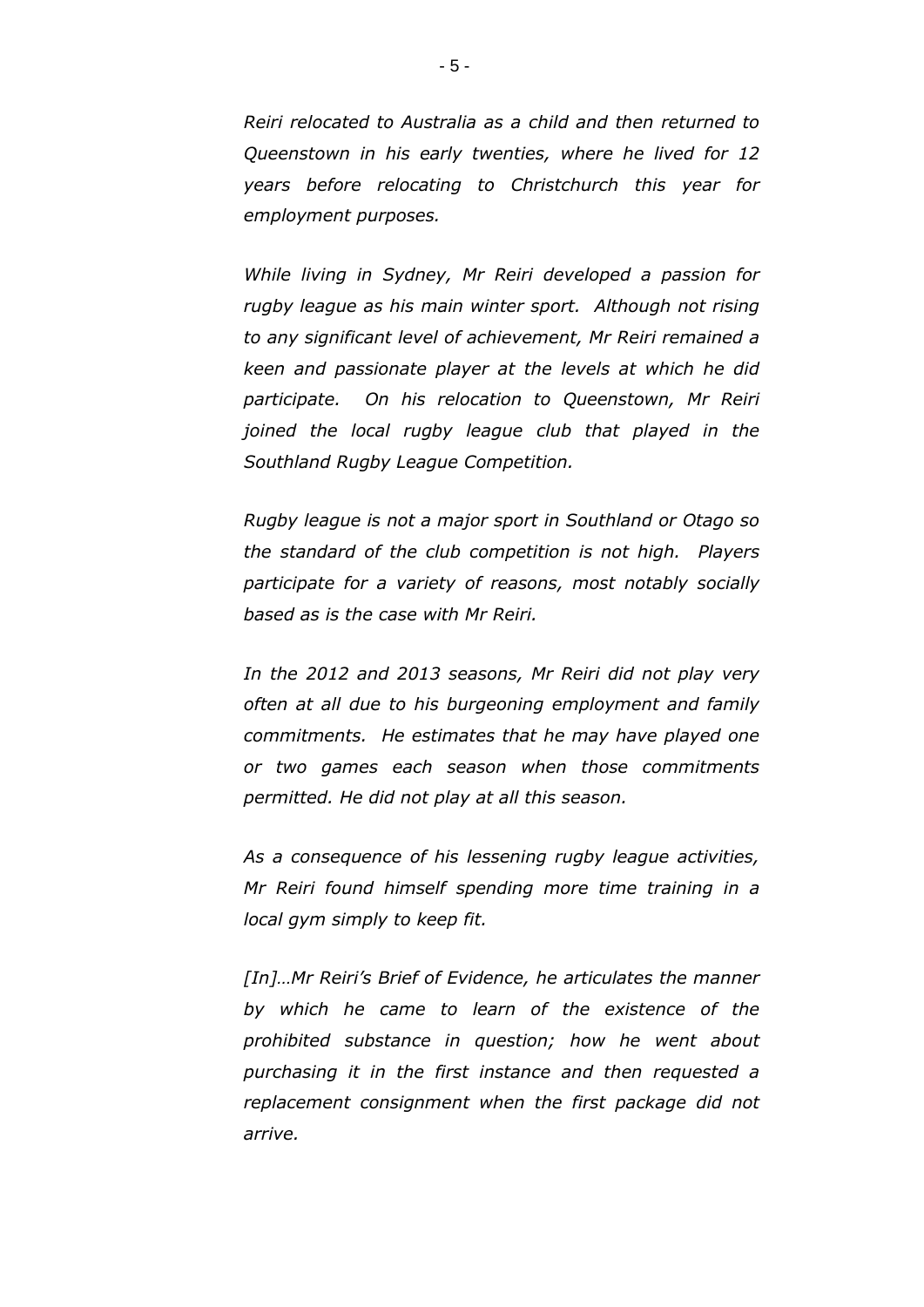*Mr Reiri maintains that these were the only two occasions that he either purchased or attempted to source a supplement other than regular protein powders readily obtainable in supermarkets and nutritional stores. Mr Reiri admits he knew little about the substance in question other than that a friend told him he should take one tablet once a week. Mr Reiri did not know the chemical makeup of the substance and given, as he admitted in his interview with Mr Jones, he has never been in a position to receive information or education regarding the use of such substances, nor did he think of checking the prohibited substance list to ascertain whether he would be in breach of the Code.* 

*Furthermore, it is submitted to be significant that as Mr Reiri has never played rugby league, or any sport for that matter, to a level that would render him subject to Drug Free Sport New Zealand's testing and compliance regime, he has never been required to take a drug test in or out of competition, nor expected to comply with any requirements of the Code.* 

*[In]…his Brief of Evidence, Mr Reiri emphasises that while he knew the substance in question was supposed to enhance his athletic performance, he reiterates that this was designed to assist him with his gym training for cosmetic purposes as opposed to improve his rugby league playing ability. It is submitted to be relevant that Mr Reiri's rugby league career was practically finished at the time he embarked on this enterprise and put simply, his was not a rugby league career that was played for any other purpose than social enjoyment in the first place.* 

*This fact is amplified by Mr Reiri's evidence that as he now resides in Christchurch where the standard of rugby league*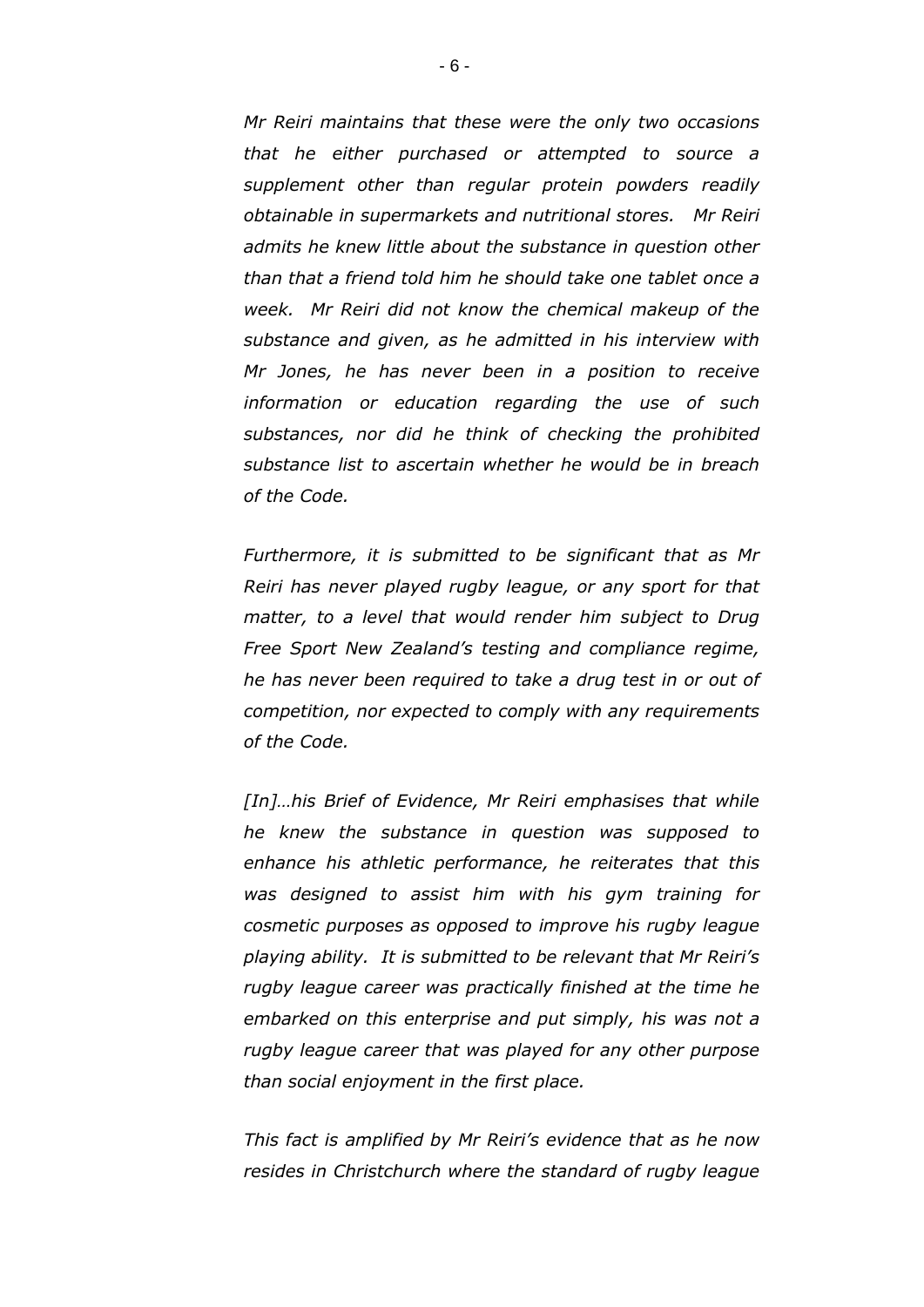*is immeasurably higher than in Southland, he was resigned to the fact that he would only be able to compete in the lower reaches of the Canterbury Rugby League club competition as opposed to at premier level, given his age and abilities.* 

- 9. Counsel agreed that the approach to be adopted was usefully summarised in *Foggo v NRL* (CAS A2/2011, 3 May 2011), an approach which we endorsed in *Drug Free Sport New Zealand v Wiremu Takerei* (ST 01/12, Decision 8 June 2012).
- 10. We have given careful consideration to the evidence filed which was supplemented and challenged before us, but we are not satisfied that the necessary thresholds are overcome by Mr Reiri.
- 11. DFS in our view correctly summarised the position in its written submissions:

*The question of absence of intent to enhance performance involves an objective consideration of the circumstances and asking whether Mr Reiri took the substance to raise the level of his performance in sport. Any intent to cheat or absence of intent to cheat is irrelevant. The Tribunal should focus on the connection between the possession of the substance and performance in sport. In this case it is completely artificial to try and segregate performance improvement in body building from performance in rugby league where becoming bigger and stronger would improve performance in either activity. It is submitted that even if the requirement for corroboration can in some way be overcome, Mr Reiri falls a long way short of proving the absence of intent to enhance sport performance to the high standard of comfortable satisfaction.*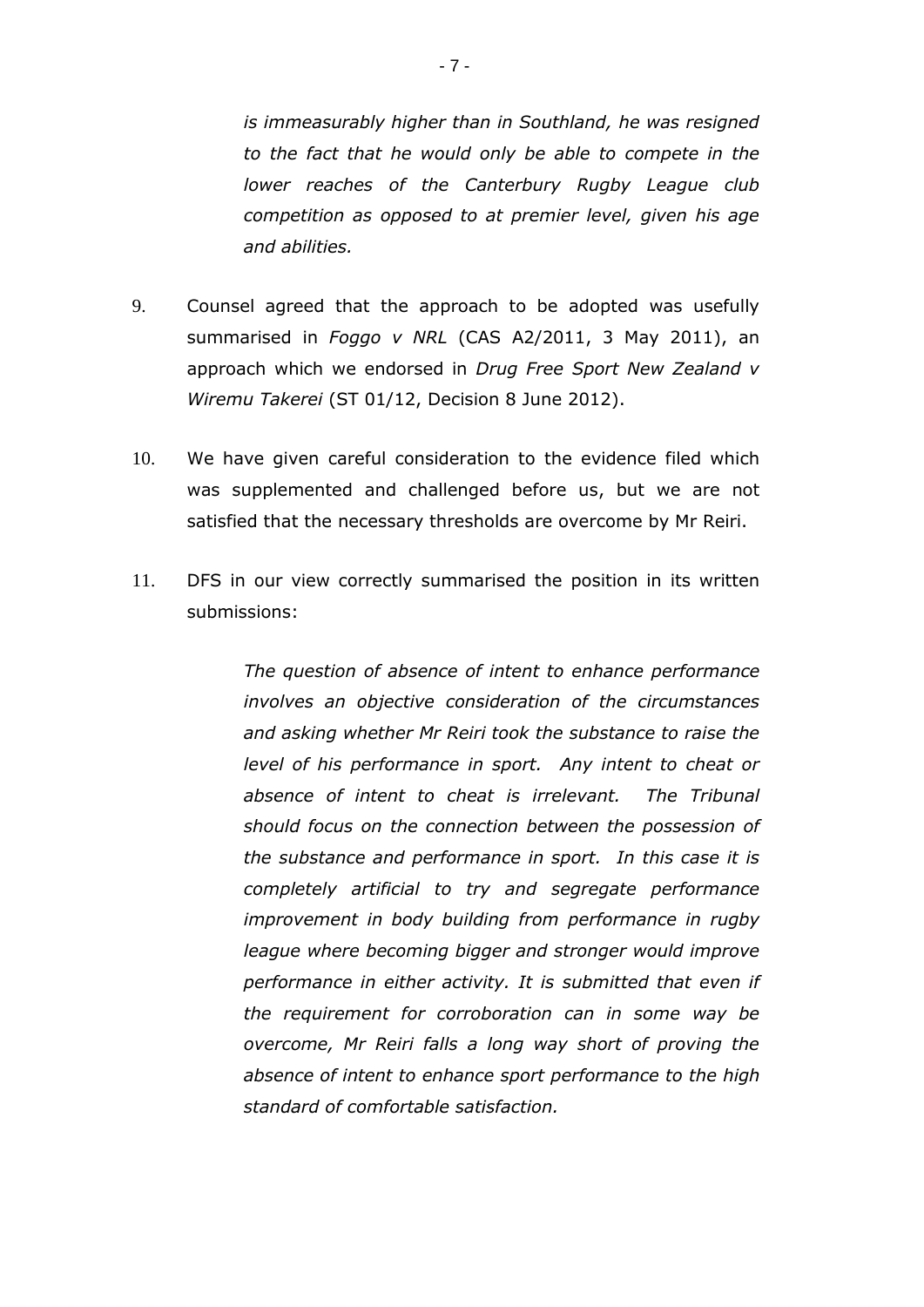- 12. Objectively viewed the explanations are not persuasive especially when Mr Reiri persisted with his attempted acquisition after his first try was foiled by Medsafe. His failure to seek advice or check his position is inexcusable. He appeared to be willing to rely on the say so of a friend who he did not want to identify but with regard to who Mr Reiri told the investigator the friend had told him "it was a good performance enhancing drug". Mr Reiri had a long involvement in the sport and a clear duty to be cautious. While because of his age and new priorities his degree of involvement in rugby league was lessening, the obligations remained even if it was for him more of a hobby than a sport.
- 13. It may be arguable that there was an absence of the required sort of corroboration but that phase is not reached in the factual circumstances.

### **Decision**

- 14. There is no basis for considering anything other than a 2 year period of suspension.
- 15. The only other issue for determination is the applicability of SADR 14.9.1 which allows for the start date of a period of ineligibility to be back dated where there have been substantial delays in the process not attributable to the athlete. DFS accepts this could have application but submits it should be to a start date not earlier than 1 June 2014 whereas Mr McCormick argues it should be to 1 December 2013. Counsel each referred to decisions of other bodies - *USADA v Mark Block* (AAA No 77 190 00154 10, 17 March 2011) and *WADA v Anthony West & Fédération Internationale de Motocyclisme* (CAS 2012/A/3029, 22 November 2013) - which vividly demonstrate how fact specific the exercise must be.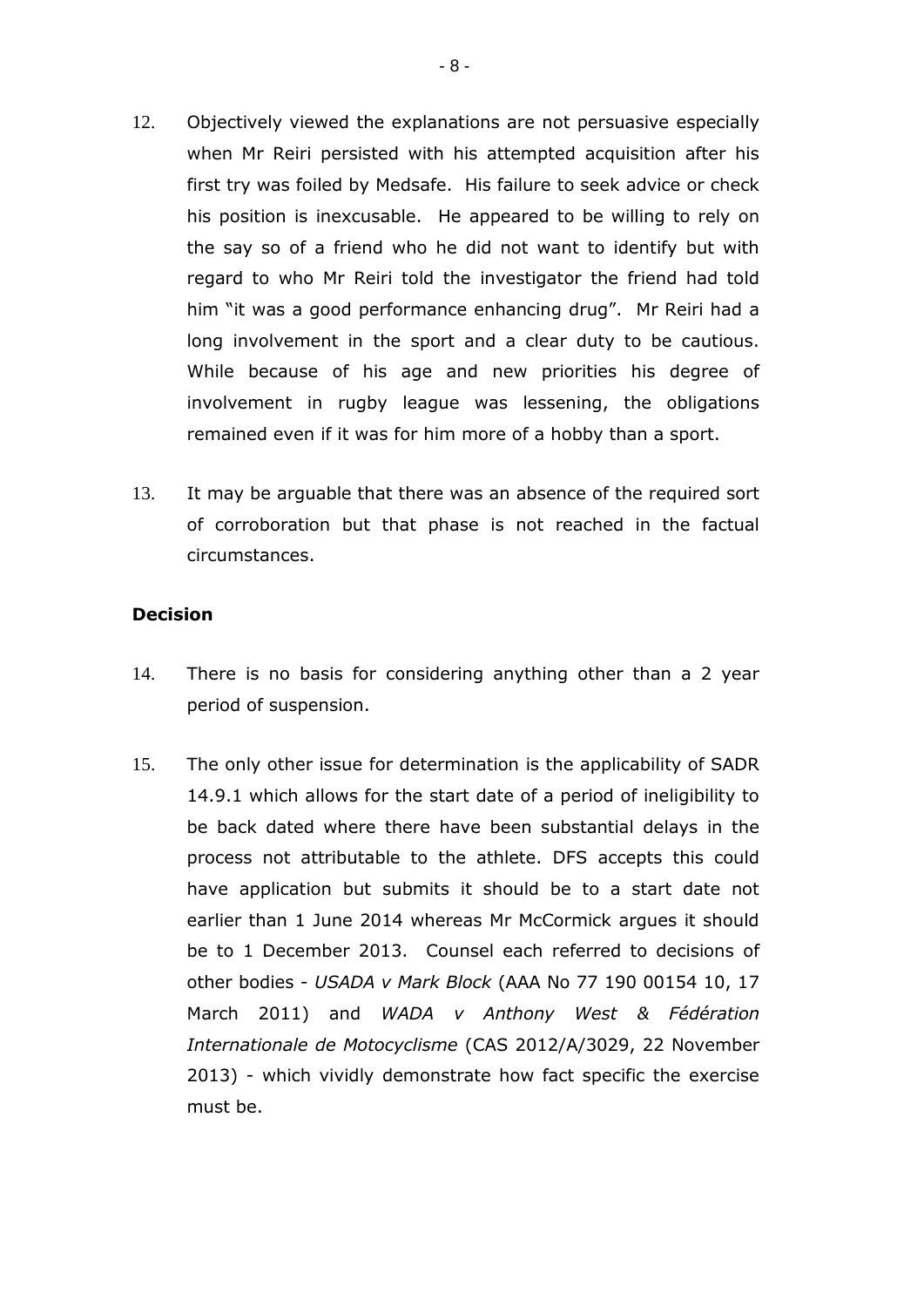- 16. The violations occurred in the period May to July 2013. Medsafe advised DFS of the position at the beginning of September. There was no contact between the investigator and Mr Reiri until the end of November and he agreed to be interviewed a week later on 5 December and the transcript had been created by 8 December.
- 17. At that stage there was ample evidence available to commence proceedings and to have sought a provisional suspension order. We do not overlook the submission of DFS "that investigations of this nature inevitably take more time to consider, follow up conclude and bring forward to the Tribunal". However there had been two and a half months for that to have begun prior to the interview.
- 18. We conclude that thereafter there was substantial delay. Even allowing for the "kiwi summer close down" there is nothing to suggest why a provisional suspension was not sought before the end of January.
- 19. Accordingly the 2 year required suspension will be operative from 1 February 2014.
- 20. The Tribunal advises Mr Reiri that under SADR 14.10, he may not during the period of suspension participate in any capacity in a competition or activity authorised or organised by NZRL or a rugby league club or other member organisation. Nor during this time can he participate in any capacity in competitions authorised or organised by any professional league or any international or national level event organisation. He also cannot participate in any similar activities in any other sport, which is a signatory to the WADA Code, while he is suspended.